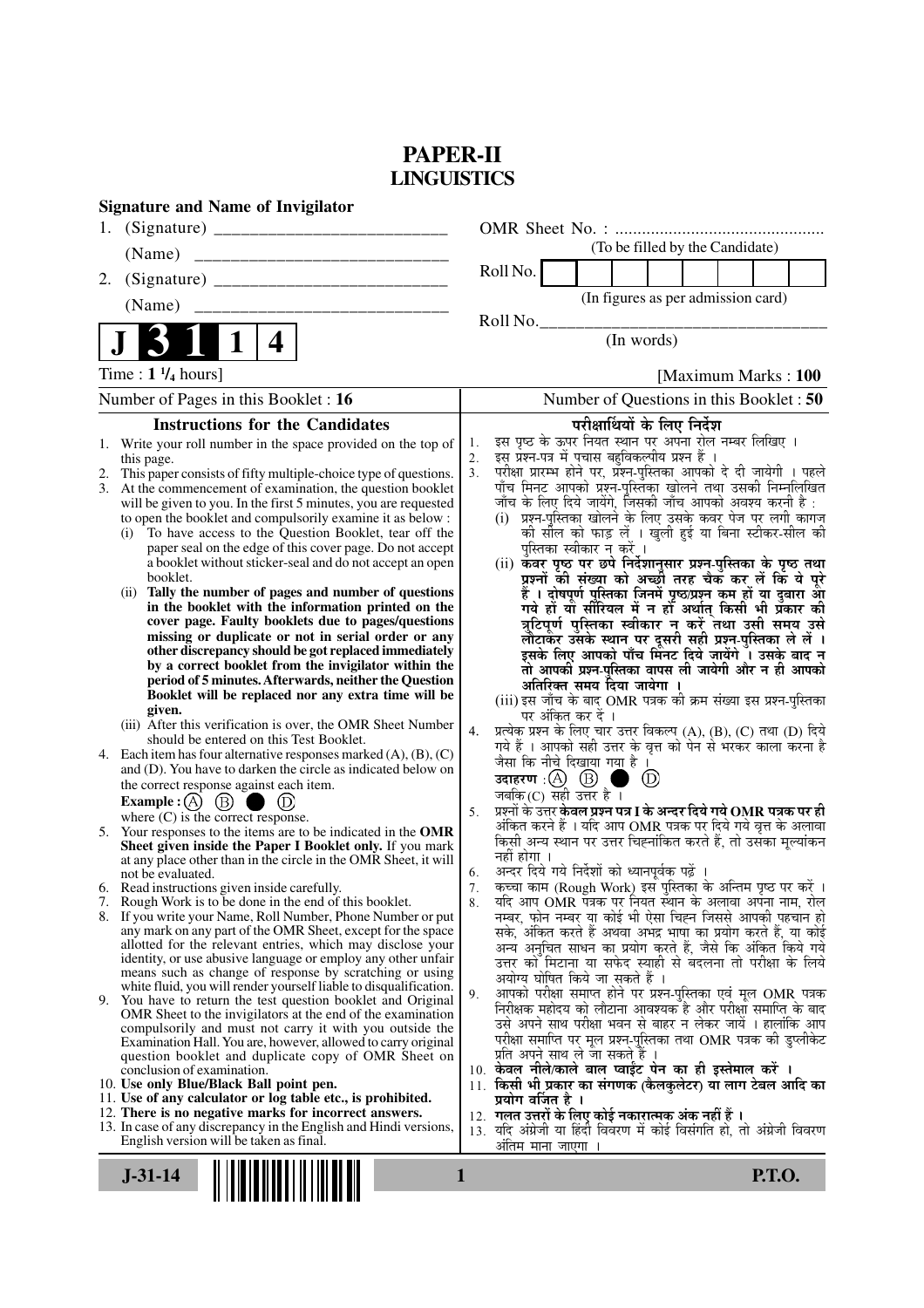## **LINGUISTICS**

## **Paper – II**

- **Note :** This paper contains **fifty (50)** objective type questions of **two (2)** marks each. **All** questions are compulsory.
- **1.** A sentence used to establish contact is an instance of which of the following functions of language ?
	- (A) Denotative
	- (B) Phatic
	- (C) Emotive
	- (D) Metalinguistic
- **2.** Which of the following concepts are associated with Saussure ?
	- I. Syntagmatic
	- II. Synchronic
	- III. Universal grammar
	- IV. Signified
	- **Codes :**
	- (A) I and II only
	- (B) II and IV only
	- (C) I, II and III only
	- (D) I, II and IV only
- **3.** Which of the following are instances of functional categories ?
	- I. Adjective
	- II. Adverb
	- III. Subject
	- IV. Adjunct

### **Codes :**

- (A) I and IV
- (B) II and IV
- (C) II and III
- (D) III and IV
- **4.** Find the correct order
	- I. Allophone
	- II. Allomorph
	- III. Morpheme
	- IV. Phoneme

### **Codes :**

- $(A)$  I IV II III
- (B)  $II III IV I$
- $(C)$  III II I IV
- (D)  $I III II IV$

**Paper-II 1.31-14** 

- **5.** Find the correct order
	- I. Panini
		- II. Jesperson
		- III. Saussure
		- IV. Halliday
	- **Codes :**
	- $(A)$  I II IV III
	- $(B)$  I III II IV
	- $(C)$  I IV II III
	- (D)  $I II III IV$
- **6.** Match the items in List I with List – II and find the correct answer from the codes given below :
- **List I List II**  a. Prescriptive i. Purity b. Special group ii. Logograph c. Idea iii. Register d. Language and iv. Sapir-Whorf thought  **Codes :**  a b c d  $(A)$  i iii ii iv (B) i iii iv ii  $(C)$  i ii iii iv
	- $(D)$  i iv ii iii
- **7. Assertion (I) :** Since language plays a role in various fields of human activity, the discipline of linguistics has a relevance for studying power relations among social groups.

 **Assertion (II) :** Linguistics has no relevance for political studies.

- (A) Both (I) and (II) are true.
- (B) Both (I) and (II) are false.
- (C) (I) is true, but  $(II)$  is false.
- (D) (I) is false, but (II) is true.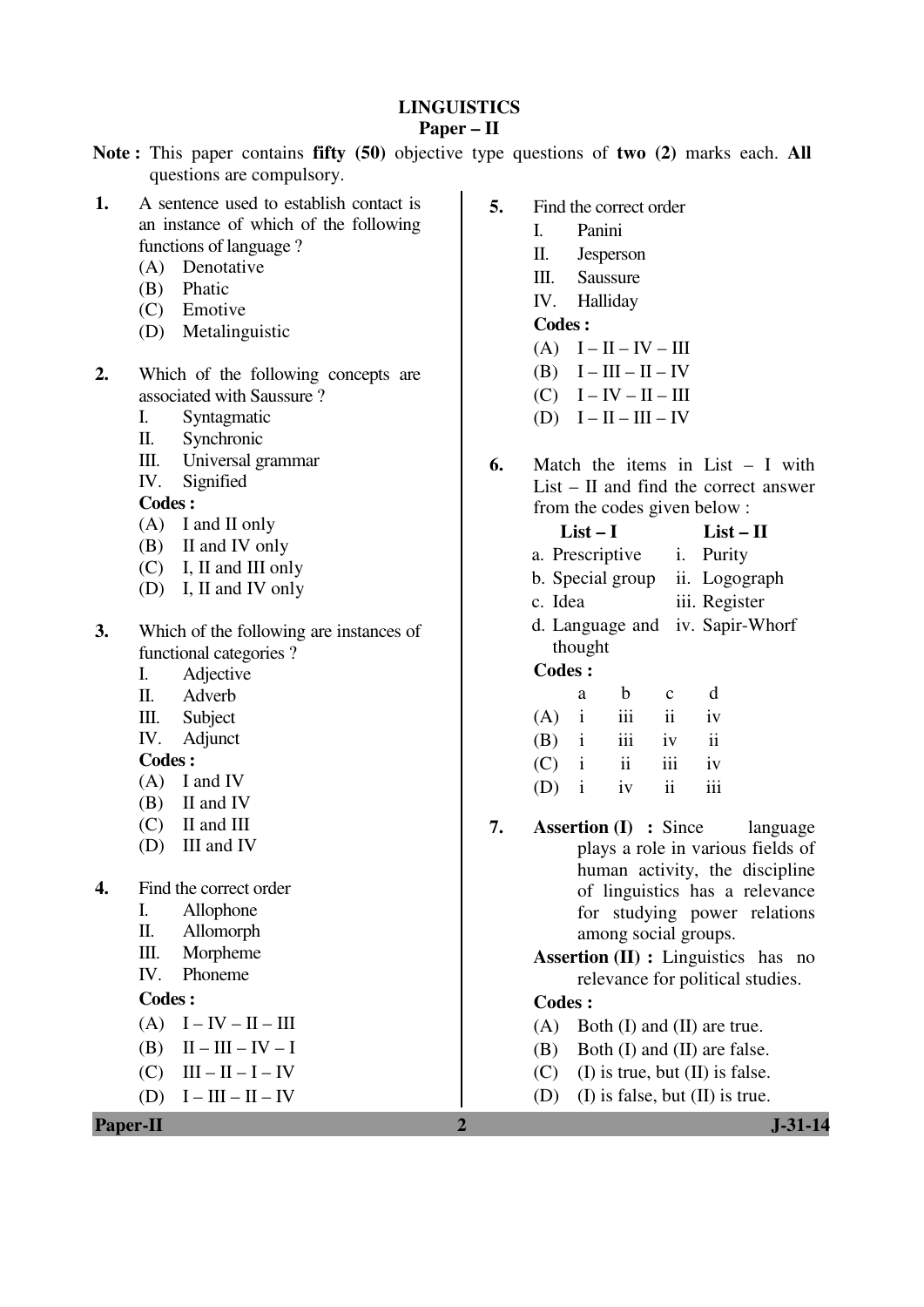# भाषा विज्ञान

## ¯ÖÏ¿®Ö¯Ö¡Ö **– II**

|                                                                                                                                                                                                                                                                                                    | निर्देश : इस प्रश्नपत्र में <b>पचास (50</b> ) बहु-विकल्पीय प्रश्न हैं । प्रत्येक प्रश्न के <b>दो (2</b> ) अंक हैं । <b>सभी</b> प्रश्नों के उत्तर दें ।                                                                                                                                                                                                                                                                                                                                |
|----------------------------------------------------------------------------------------------------------------------------------------------------------------------------------------------------------------------------------------------------------------------------------------------------|---------------------------------------------------------------------------------------------------------------------------------------------------------------------------------------------------------------------------------------------------------------------------------------------------------------------------------------------------------------------------------------------------------------------------------------------------------------------------------------|
| सम्पर्क साधने के लिए प्रयुक्त वाक्य का<br>1.<br>निम्नलिखित में से भाषायी प्रयोजन क्या है ?<br>(A) अभिधेयार्थ<br>(B) सम्बोधक<br>अधिभाषिक<br>संवेगात्मक<br>(D)<br>(C)                                                                                                                                | सही क्रम का चयन कीजिए :<br>5.<br>पाणिनी<br>I.<br>जेसपर्सन<br>II.<br>सौस्सर<br>III.<br>हैलिडे<br>IV.                                                                                                                                                                                                                                                                                                                                                                                   |
| निम्नलिखित अवधारणाओं में से कौन सी<br>2.<br>सौस्सर से सम्बंधित है ?<br>विन्यास क्रयात्मक<br>I.<br>एककालिक<br>Π.<br>सर्वव्यापक व्याकरण<br>III.<br>संकेतित<br>IV.<br>कोड :<br>(A) केवल I और II<br>(B) केवल II और IV<br>(C) केवल I, II और III<br>(D) केवल I, II और IV                                 | कोड :<br>$(A)$ $I - II - IV - III$<br>(B) $I - III - II - IV$<br>$(C)$ $I - IV - II - III$<br>$(D)$ $I - II - III - IV$<br>सूची-I की मदों को सूची-II की मदों से सुमेलित<br>6.<br>कीजिए :<br>सूची – I<br>सूची – II<br>a. आदेशात्मक<br>i. शुद्धता<br>ii. शब्द लेख<br>विशेष समूह<br>$\mathbf b$ .<br>iii. प्रयुक्ति<br>भाव<br>c.                                                                                                                                                         |
| निम्नलिखित में से प्रकार्यमूलक वर्गों के कौन से<br>3.<br>उदाहरण हैं ?<br>विशेषण<br>I.<br>क्रिया विशेषण<br>П.<br>विषय<br>III.<br>संलग्क<br>IV.<br>कोड :                                                                                                                                             | भाषा और विचार iv. स्पीर-वूर्फ<br>d.<br>कोड :<br>d<br>$\mathbf b$<br>$\mathbf{C}$<br>a<br>$\rm iii$<br>$(A)$ i<br>ii<br>iv<br>$\,$ iii<br>$(B)$ i<br>ii<br>iv<br>$\overline{\mathbf{u}}$<br>iii<br>$(C)$ i<br>iv<br>$\ddot{\rm ii}$<br>iii<br>$(D)$ i<br>iv                                                                                                                                                                                                                            |
| ा और IV<br>II और IV<br>(A)<br>(B)<br>(C) II और III<br>III और IV<br>(D)<br>सही क्रम को चुनिए:<br>4.<br>उपस्वन<br>Ι.<br>Π.<br>उपरूप<br>रूपिम<br>III.<br>स्वनिम<br>IV.<br>कोड :<br>(A)<br>I – IV – II – III<br>(B)<br>$II - III - IV - I$<br>$III - II - I - IV$<br>(C)<br>$I - III - II - IV$<br>(D) | <b>अभिकथन (I)</b> : क्योंकि भाषा मानव की<br>7.<br>प्रत्येक क्षेत्र की अनेक क्रियाओं में<br>भूमिका निभाती है इसलिए सामाजिक<br>समूहों के शक्ति सम्बन्धों का अध्ययन<br>करने के लिए भाषा विज्ञान का ज्ञान<br>प्रासंगिक है ।<br><b>अभिकथन (II)</b> : राजनीतिक अध्ययन के<br>लिए भाषा विज्ञान प्रासंगिक नहीं है ।<br>कोड :<br>(I) और (II) दोनों सही हैं ।<br>(A)<br>(I) और (II) दोनों गलत हैं ।<br>(B)<br>(I) सही है, परन्तु (II) गलत है ।<br>(C)<br>(I) गलत है, परन्तु (II) सही है ।<br>(D) |
| $J-31-14$                                                                                                                                                                                                                                                                                          | 3<br>Paper-II                                                                                                                                                                                                                                                                                                                                                                                                                                                                         |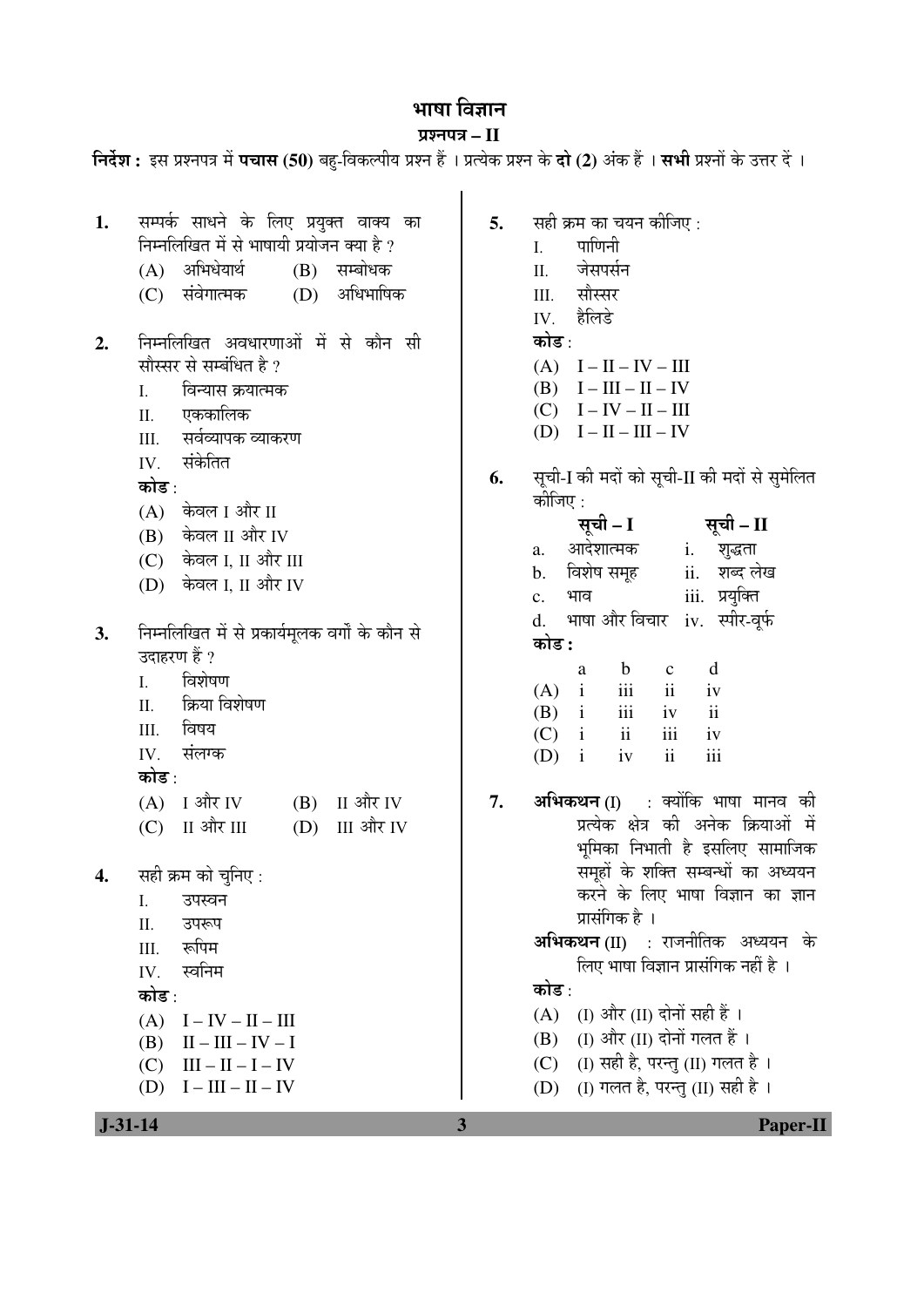- **8. Assertion (I) :** Since the spoken form of language is its primary form, modern linguistics is more scientific when compared to traditional linguistic studies.
	- **Assertion (II) :** Traditional linguistic studies paid more attention to written form of language.

- (A) Both (I) and (II) are false.
- (B) (I) is true, but  $(II)$  is false.
- (C) Both (I) and (II) are true.
- (D) (I) is false, but (II) is true.
- **9.** Match the items in List I with those of List – II and select the correct code from the codes given below :

| $List-I$                      | $List - II$                                                                                                                         | tongue is in contact and there is                                                                                                                        |
|-------------------------------|-------------------------------------------------------------------------------------------------------------------------------------|----------------------------------------------------------------------------------------------------------------------------------------------------------|
| a. Voiceless                  | $\mathbf{i}$ .<br>Glottis<br>is<br>and<br>narrowed<br>arytenoids<br>are<br>kept apart.                                              | close approximation.<br><b>Assertion (II)</b> : In the articulation of<br>r-sounds sides of the tongue are<br>in contact and there is open               |
| b. Glottal stop               | ii. Glottis is<br>in<br>vibration<br>and<br>arytenoids are<br>tightly<br>kept<br>together.                                          | approximation.<br><b>Codes:</b><br>(A)<br>(I) is true and (II) is false.<br>(I) is false and (II) is true.<br>(B)<br>Both (I) and (II) are false.<br>(C) |
| c. Whisper<br>d. Creaky voice | iii. Glottis<br>is<br>closed<br>and<br>arytenoids are<br>held together.<br>iv. Glottis is open<br>and arytenoids<br>are kept apart. | (D)<br>Both (I) and (II) are true.<br>12.<br>Tone is the property of a<br>(A)<br>Sentence<br>(B)<br>Phoneme<br>Word<br>(C)<br>(D)<br>Feature             |
| <b>Codes:</b>                 |                                                                                                                                     | 13.<br>The consonants at the word junctions in                                                                                                           |
| $\mathbf b$<br>a              | d<br>$\mathbf{C}$                                                                                                                   | 'book-case',<br>words<br>'this<br>the<br>and                                                                                                             |
| iii<br>$\mathbf{i}$<br>(A)    | $\ddot{\rm n}$<br>iv                                                                                                                | sunday' are                                                                                                                                              |
| iii<br>(B)<br>iv              | $\overline{\textbf{ii}}$<br>$\mathbf{i}$                                                                                            | (A)<br>long consonants<br>(B)<br>single consonants                                                                                                       |
| $\ddot{\rm n}$<br>(C)<br>iv   | iii<br>$\mathbf{i}$                                                                                                                 | clusters<br>(C)                                                                                                                                          |
| ii<br>(D)<br>$\mathbf{i}$     | iii<br>iv                                                                                                                           | double consonants<br>(D)                                                                                                                                 |
| <b>Paper-II</b>               |                                                                                                                                     | $J - 31 - 14$<br>$\overline{\mathbf{4}}$                                                                                                                 |

**10.** Match the items of List – I with those in List – II and select the correct answer from the codes given below :

|               | answei trom the couls given be |                |                |               |  |  |  |
|---------------|--------------------------------|----------------|----------------|---------------|--|--|--|
|               | $List-I$                       |                | $List - II$    |               |  |  |  |
|               |                                | a. Chest-Pulse | $\mathbf{i}$ . | <b>Stress</b> |  |  |  |
|               |                                | b. Movement of |                | ii. Syllable  |  |  |  |
|               | velum                          |                |                |               |  |  |  |
|               |                                | c. Reinforced  |                | iii. Voice    |  |  |  |
|               |                                | chest pulse    |                |               |  |  |  |
| d. Adjustment |                                |                | iv. Nasality   |               |  |  |  |
|               | of glottis                     |                |                |               |  |  |  |
| <b>Codes:</b> |                                |                |                |               |  |  |  |
|               | a                              | b              | c              | d             |  |  |  |
| (A)           | $\mathbf{i}$                   | $\ddot{\rm n}$ | iii            | iv            |  |  |  |
| $(B)$ ii      |                                | iv             | $\mathbf{i}$   | iii           |  |  |  |
| (C)           | iii                            | $\mathbf{i}$   | $\ddot{\rm n}$ | iv            |  |  |  |
| (D)           | iv                             | iii            | ii             | $\mathbf{i}$  |  |  |  |

- **11. Assertion (I) :** In the articulation of laterals the central part of the tongue is in contact and there is close approximation.
	- **Assertion (II) :** In the articulation of r-sounds sides of the tongue are in contact and there is open approximation.

- (A) (I) is true and (II) is false.
- (B) (I) is false and (II) is true.
- (C) Both (I) and (II) are false.
- (D) Both (I) and (II) are true.
- **12.** Tone is the property of a
	- (A) Sentence
	- (B) Phoneme
	- (C) Word
	- (D) Feature
- **13.** The consonants at the word junctions in the words 'book-case', and 'this sunday' are
	- (A) long consonants
	- (B) single consonants
	- (C) clusters
	- (D) double consonants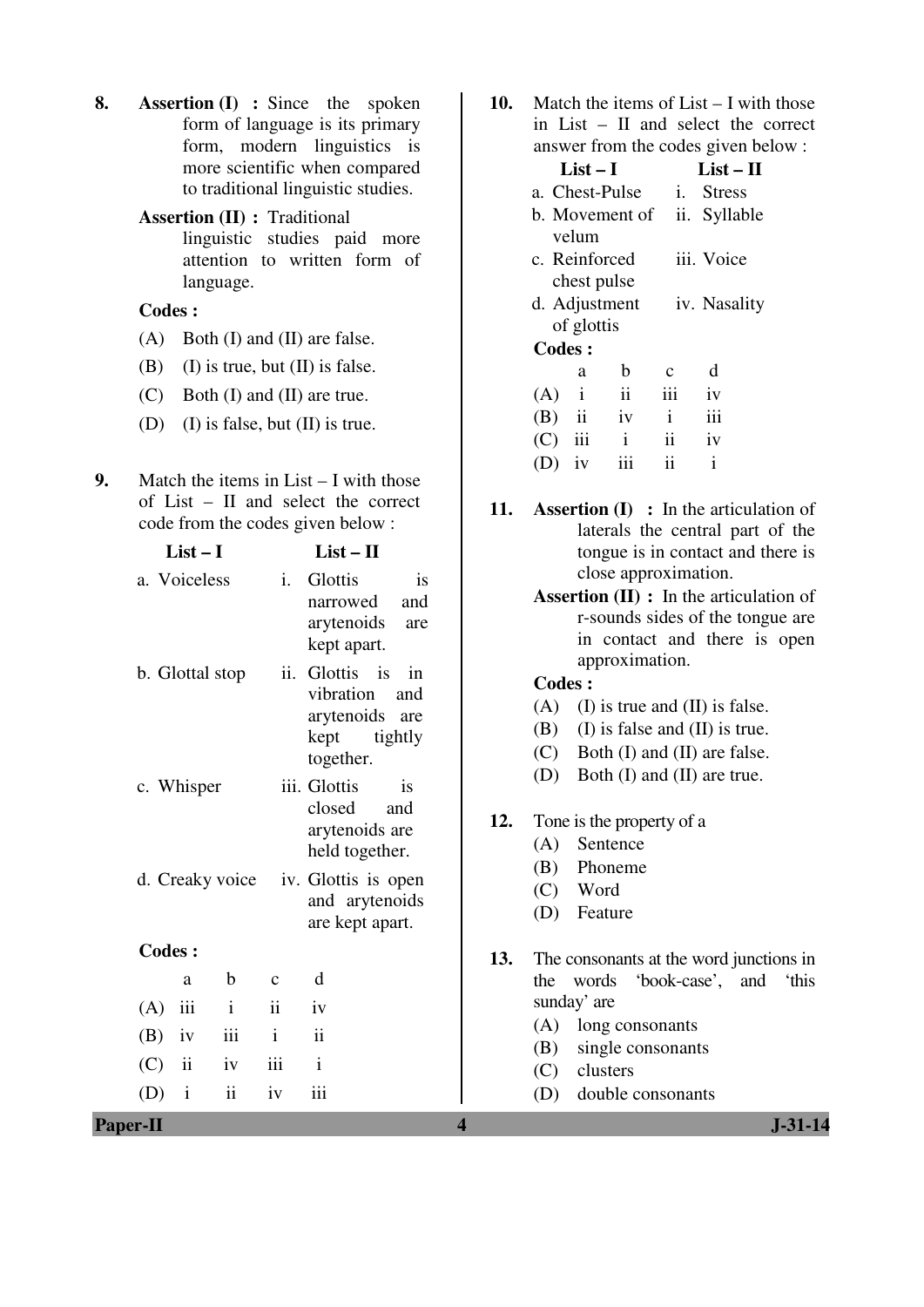| 8. | कोड :                             | इसलिए पारम्परिक भाषा<br>विज्ञान अधिक वैज्ञानिक है ।<br>ध्यान देता था ।                                                         |                                                                           | <b>अभिकथन (I)    : क्योंकि भाषा का मौखिक</b><br>रूप ही इसका प्राथमिक रूप होता है,<br>विज्ञान<br>अध्ययन की अपेक्षा आधुनिक भाषा<br>अभिकथन (II) : पारम्परिक भाषा विज्ञान<br>अध्ययन भाषा के लिखित रूप पर ज्यादा | 10. | सूची-I की मदों को सूची-II की मदों से सुमेलित<br>कीजिए और कोड से सही क्रम का चयन<br>कोजिए :<br>सूची – I<br>सूची – II<br>वक्ष-स्पंद<br>i.<br>दबाव<br>a.<br>कोमल तालु की<br>ii.<br>अक्षर<br>b.<br>गति<br>प्रबलित वक्ष-स्पंद<br>iii. घोष<br>$\mathbf{c}$ .<br>iv. अनुनासिकता<br>श्वासद्वार का<br>d. |
|----|-----------------------------------|--------------------------------------------------------------------------------------------------------------------------------|---------------------------------------------------------------------------|-------------------------------------------------------------------------------------------------------------------------------------------------------------------------------------------------------------|-----|-------------------------------------------------------------------------------------------------------------------------------------------------------------------------------------------------------------------------------------------------------------------------------------------------|
|    | (A)<br>(B)<br>(C)<br>(D)          | (I) और (II) दोनों गलत हैं।<br>(I) और (II) दोनों सही हैं ।                                                                      |                                                                           | (I) सही है परन्तु (II) गलत है ।<br>(I) गलत है, परन्तु (II) सही है ।                                                                                                                                         |     | समायोजन<br>कोड :<br>d<br>$\mathbf b$<br>a<br>$\mathbf{c}$<br>ii<br>iii<br>$(A)$ i<br>iv<br>iii<br>$(B)$ ii<br>$\mathbf{i}$<br>iv                                                                                                                                                                |
| 9. | a.                                | सूची – I                                                                                                                       |                                                                           | सूची-I की मदों को सूची-II की मदों से सुमेलित<br>कीजिए और कोड से सही उत्तर का चयन कीजए :<br>सूची – II<br>घोष रहित         i.      श्वासद्वार को भींच                                                         | 11. | $\overline{\mathbf{u}}$<br>$(C)$ iii<br>$\mathbf{i}$<br>iv<br>ii<br>$\mathbf{i}$<br>iii<br>iv<br>(D)<br><b>अभिकथन (I)</b> : पार्श्विकों के उच्चारण में<br>जिह्वा का केंद्रीय भाग सम्पर्क में रहता                                                                                               |
|    | $\mathbf b$ .                     | काकल्य स्पर्श ii. श्वासद्वार में                                                                                               |                                                                           | लिया जाता है और<br>एरिटीनायड को<br>अलग रखते हैं ।<br>कम्पन होता है<br>और एरिटीनायड<br>को कस कर<br>इकट्ठा रखा जाता<br>है ।                                                                                   |     | है और निकटतम अभिगामिता होगी ।<br>अभिकथन (II) : r ध्वनियों के उच्चारण में<br>जिह्वा के पक्ष सम्पर्क में होते हैं और<br>खुली अभिगामिता होती है ।<br>कोड :<br>(I) सही है और (II) गलत है ।<br>(A)<br>(I) गलत है और (II) सही है ।<br>(B)<br>(C) (I) और (II) दोनों गलत हैं ।                          |
|    | $\mathbf{c}$ .                    | फुसफुसाहट                                                                                                                      |                                                                           | iii. श्वासद्वार बंद और<br>एरिटीनायडों को<br>इकट्ठा रखा जाता<br>है ।                                                                                                                                         | 12. | (I) और (II) दोनों सही हैं ।<br>(D)<br>तान सम्पदा है<br>$(A)$ वाक्य की                                                                                                                                                                                                                           |
|    | d.                                | काकलित                                                                                                                         |                                                                           | iv. श्वासद्वार<br>खुला<br>और एरिटीनायडों<br>को एक दूसरे से<br>अलग रखा जाता                                                                                                                                  |     | (B) स्वनिम<br>(C)<br>शब्द<br>अभिलक्षण<br>(D)                                                                                                                                                                                                                                                    |
|    | कोड :<br>(A)<br>(B)<br>(C)<br>(D) | $\mathbf b$<br>$\rm{a}$<br>iii<br>$\mathbf{i}$<br>iii<br>iv<br>$\mathbf{ii}$<br>iv<br>$\overline{\textbf{ii}}$<br>$\mathbf{i}$ | $\mathbf c$<br>$\overline{\mathbf{ii}}$<br>$\mathbf{i}$<br>$\,$ iii<br>iv | है ।<br>d<br>iv<br>$\mathbf{ii}$<br>$\mathbf{i}$<br>iii                                                                                                                                                     | 13. | व्यंजन शब्द-जंकशन यथा 'बुक-केस' और<br>'दिस संडे' में हैं<br>(A) दीर्घ व्यंजन<br>(B) एकल व्यंजन<br>(C) संयुक्त व्यंजन<br>(D) दोहरे व्यंजन                                                                                                                                                        |
|    | $J-31-14$                         |                                                                                                                                |                                                                           |                                                                                                                                                                                                             | 5   | <b>Paper-II</b>                                                                                                                                                                                                                                                                                 |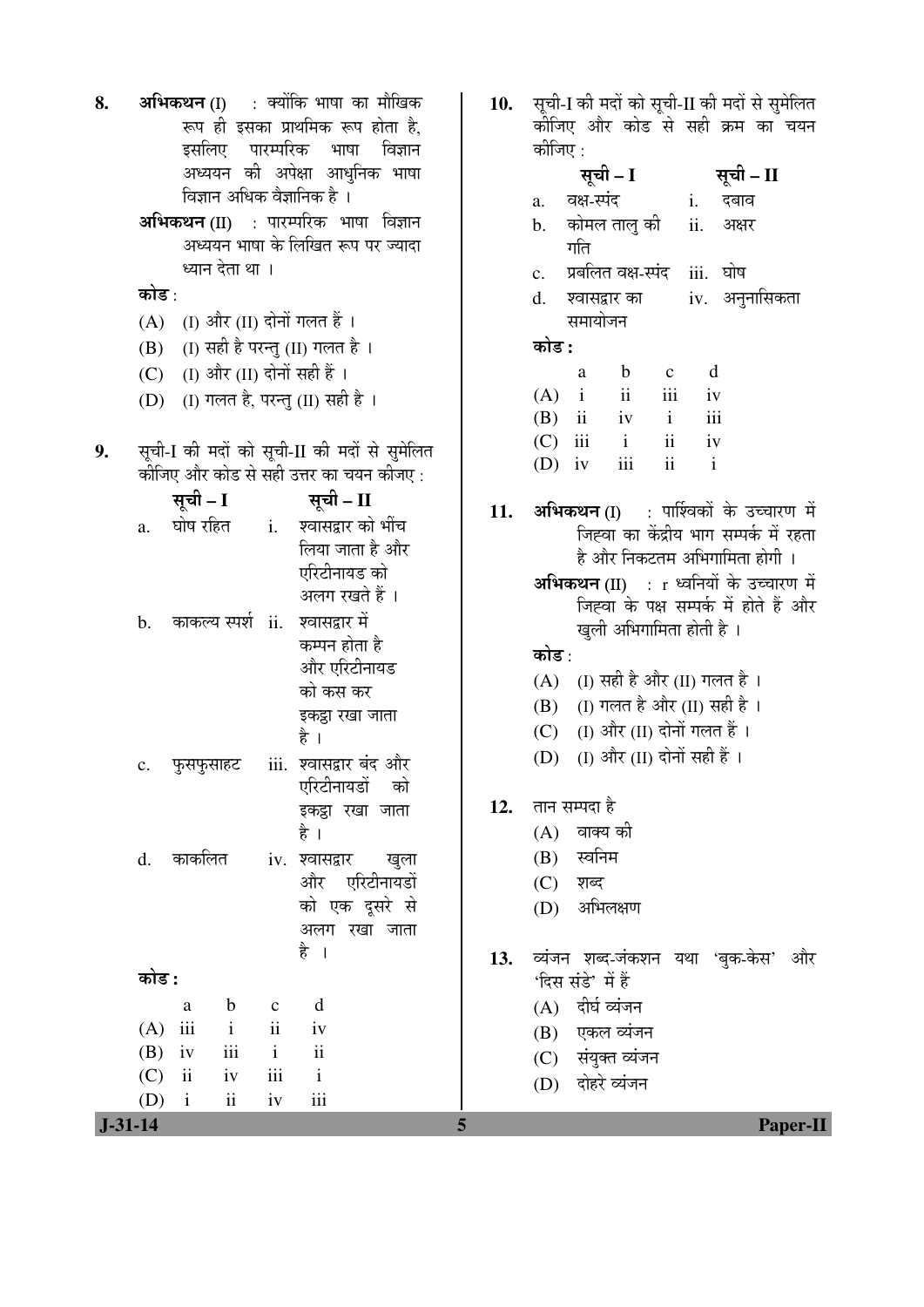- **14.** Semi vowels are related to vowels in the same way as nasals and liquids are related to syllabic nasals and liquids. The difference lies in the value for the feature :
	- (A) Sonorant
	- (B) Consonantal
	- (C) Voiced
	- (D) Syllabic
- **15.** The process of segment deletion in the initial position of a word is known as
	- (A) Prothesis
	- (B) Aphesis
	- (C) Apocope
	- (D) Syncope
- **16.** Choose the correct pair from the following :
	- I. Onset and coda are optional parts of a syllable.
	- II. Onset and coda are obligatory parts of a syllable.
	- III. Nucleus is the optional part of a syllable.
	- IV. Nucleus is the obligatory part of a syllable.

- (A) Both I and IV are true.
- (B) Both I and IV are false.
- (C) Both I and III are true.
- (D) Both II and III are false.
- **17.** A clitic is a form of word which
	- a. is optionally a bound morpheme in its use.
	- b. is highly predictable for its meaning.
	- c. has its full form elsewhere in the language.
	- d. it can occur before or after the word.

#### **Codes :**

- (A) only a and b are correct.
- (B) only b, c and d are correct.
- (C) All the above are correct.
- (D) None of the above is correct.

**Paper-II 6 J-31-14** 

- **18.** An example of circumfix must ensure that
	- (A) two or more affixes are attached to the existing word in succession i.e. one by one
	- (B) two affixes are added simultaneously to the existing word
	- (C) only suffixes are added on both sides of the word
	- (D) no affixation is required at all
- **19.** Match the following in List I with List – II and select the correct answer from the codes given below :

| $List-I$       |                         |              | $List - II$         |  |  |  |
|----------------|-------------------------|--------------|---------------------|--|--|--|
| a. Zero        |                         |              | i. a conjugated     |  |  |  |
| morpheme       |                         |              | form of verb in     |  |  |  |
|                |                         |              | the sentence        |  |  |  |
| b. Delexicali- |                         |              | ii. bleaching of    |  |  |  |
| zation         |                         |              | meaning of the      |  |  |  |
|                |                         |              | word                |  |  |  |
| c. Finite verb |                         |              | iii. form, but no   |  |  |  |
|                |                         |              | meaning             |  |  |  |
| d. Empty       |                         |              | iv. meaning, but no |  |  |  |
| morpheme       |                         |              | form                |  |  |  |
| <b>Codes:</b>  |                         |              |                     |  |  |  |
| a              | b                       |              | d                   |  |  |  |
| $(A)$ ii       | iv                      | $\mathbf{i}$ | iii                 |  |  |  |
| $(B)$ iv       | $\ddot{\text{ii}}$      | $\mathbf{i}$ | iii                 |  |  |  |
| $(C)$ i        | $\overline{\mathbf{u}}$ | iv           | iii                 |  |  |  |
| iv<br>(D)      | iii                     | ii           | $\mathbf{1}$        |  |  |  |

- **20.** If a language has 'grammatical gender' it may imply that
	- a. it will have no 'natural gender'.
	- b. it will have specific gender for every object.
	- c. the grammatical gender can be decoded from the verb agneement.
	- d. language users will immediately assign a specific gender for a newly formed / created word.

- (A) only a is correct.
- (B) All are correct.
- (C) b, c, d are correct.
- (D) None of the above is correct.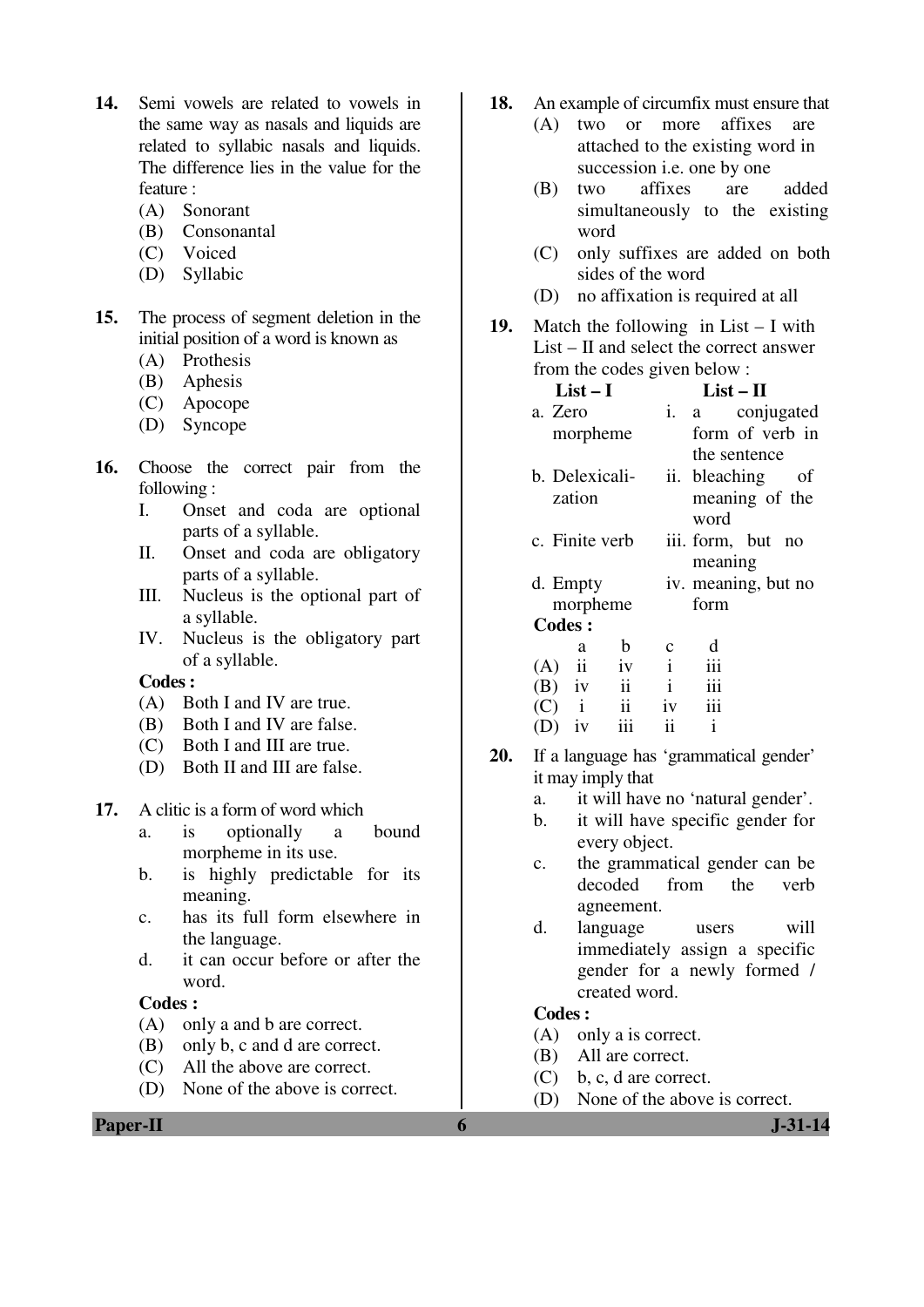14. अर्ध-स्वर स्वरों से उसी प्रकार सम्बंधित हैं जिस प्रकार नासिक्य और तरल स्वन आक्षरिक नासिक्य और तरल स्वनों से सम्बंधित हैं. अन्तर केवल अभिलक्षणों के मूल्य में है:

- $(A)$  मृखर
- (B) व्यंजन-त्रिवर्ण
- $(C)$  सघोष
- (D) आक्षरिक
- 15. शब्द की प्रारम्भिक अवस्था में खण्ड विलोप की प्रक्रिया को कहते हैं
	- $(A)$  आदि निर्हिति
	- (B) आदि लोप
	- (C) अन्त्यलोप
	- $(D)$  मध्यलोप
- 1**6.** निम्नलिखित में से सही मद का चयन कीजिए :
	- I. प्रारम्भ एवं अंत अक्षर के वैकल्पिक भाग होते हैं ।
	- II. प्रारम्भ एवं अन्त अक्षर के अनिवार्य भाग हें ।
	- III. ) केंद्रीय भाग अक्षर का वैकल्पिक भाग है)।
	- IV. केंद्रीय भाग अक्षर का अनिवार्य भाग है । कोड $\cdot$
	- (A) I और IV दोनों सही हैं ।
	- $(B)$  I और IV दोनों गलत हैं ।
	- (C) I और III दोनों सही हैं ।
	- (D) II और III दोनों गलत हैं ।
- 17. एक युक्त शब्द का वह रूप है
	- a. जो वैकल्पिक रूप से अपने प्रयोग में बद्ध रूपिम है ।
	- b. जिसमें अर्थ का सहजता से अंदाजा हो जाता है ।
	- c. जो पूर्ण रूप भाषा में कहीं ओर होता है ।
	- d. जो शब्द के प्रारम्भ अथवा अन्त में आता है ।

## कोड :

- $(A)$  a और b सही हैं।
- $(B)$  b, c और d सही हैं ।
- (C) उपरोक्त सभी सही हैं ।
- $(D)$   $\bar{z}$ परोक्त में से कोई सही नहीं है ।
- 18. एक सहप्रत्यय (सर्कमफिक्स) के उदाहरण को यकीनी बनाना होता है कि
	- $(A)$  मौजुद शब्द में, दो अथवा इससे अधिक प्रत्ययों को एक के बाद एक जोड़ा जाता है ।
	- (B) मौजूद शब्द में एक ही समय पर दो प्रत्यय जोडे जाते हैं ।
	- (C) शब्द के दोनों ओर पर प्रत्यय जोड़े जाते हैं ।
	- (D) किसी भी जुड़ाव की आवश्यकता नहीं होती ।
- 19. सूची-I को सूची-II से सुमेलित कीजिए और कोड से सही उत्तर का चयन कीजिए :

|                | सूची - I                |            |              | सूची - II             |
|----------------|-------------------------|------------|--------------|-----------------------|
| a.             | शन्य रूपिम              |            | i.           | वाक्य में क्रिया      |
|                |                         |            |              | का संयुक्तात्मक       |
|                |                         |            |              | रूप                   |
| b.             |                         | विकोशीयकरण | ii.          | शब्द के अर्थ का       |
|                |                         |            |              | विरंजन                |
| $\mathbf{c}$ . | विधेय क्रिया            |            | iii.         | रूप है. अर्थ नहीं     |
|                | d. खाली रूपिम           |            |              | iv. अर्थ है, रूप नहीं |
| कोड :          |                         |            |              |                       |
|                | a                       | b          | $\mathbf c$  | d                     |
| (A)            | $\overline{\mathbf{u}}$ | iv         | $\mathbf{i}$ | iii                   |
| $(B)$ iv       |                         | ii         | $\mathbf{i}$ | iii                   |
| $(C)$ i        |                         | $\rm ii$   | iv           | iii                   |
| (D)            | iv                      | iii        | ii           | $\mathbf{i}$          |
|                |                         |            |              |                       |

- 20. यदि एक भाषा 'व्याकरणिक लिंग' है तो इसमें सन्निहित है कि
	- a. इसमें कोई 'प्राकृतिक लिंग' नहीं होगा ।
	- b. इसमें प्रत्येक वस्त के लिए विशेष लिंग  $\overline{\text{g}}$ ोगा ।
	- c. व्याकरणिक लिंग को क्रिया समायोजन से विकोड किया जा सकता है ।
	- d. भाषा के प्रयोग करने वाले प्रत्येक नव-निर्मित सृजित शब्द के लिए विशेष लिंग निर्धारित करेंगे ।

## कोड :

- $(A)$  केवल a सही है।
- $(B)$  सभी सही हैं।
- $(C)$  b, c, d सही हैं ।
- (D)  $\overline{3}$ परोक्त में से कोई भी सही नहीं है ।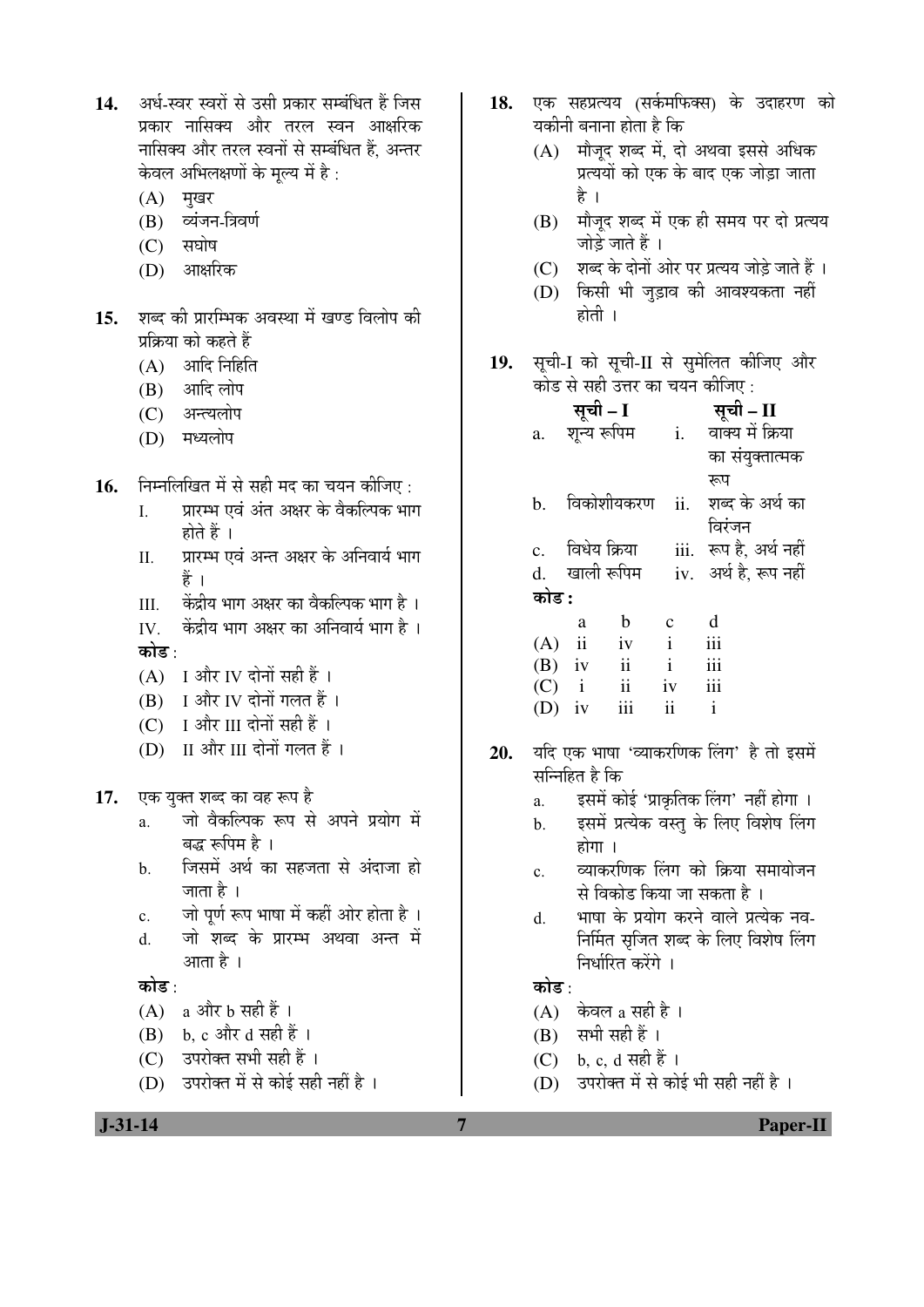- **21.** In which theory the notions of dominance and precedence are incorporated ?
	- (A) Government and Binding theory
	- (B) X-bar theory
	- (C) Phrase structure grammar
	- (D) I.C. analysis
- **22.** 1995 model of Chomsky is called
	- (A) Minimalist programme
	- (B) Standard theory
	- (C) Phrase structure grammar
	- (D) Theta theory
- **23.** The term used in linguistic theory to represent the evaluation of levels of success in the writing of grammar is
	- (A) Decision
	- (B) Discovery
	- (C) Adequacy
	- (D) Acceptable
- **24.** Choose the correct order
	- (A) Morphology Syntax Semantics – Phonology
	- (B) Phonology Morphology Syntax – Semantics
	- (C) Phonology Semantics Morphology – Syntax
	- (D) Phonology Syntax Semantics – Morphology
- **25.** Which is the grammatical model of Chomsky that incorporates Case grammar and Traditional grammar ?
	- (A) Phrase Structure Grammar
	- (B) Finite State Grammar
	- (C) Standard Theory
	- (D) Government and Binding Theory
- **26.** The concept of Diglossia was given by
	- (A) Charles A. Ferguson
	- (B) Peter E. Hook
	- (C) Joshua A. Fishman
	- (D) Dell Hymes
- **27.** In which theory participants in an action are referred as 'arguments' ?
	- (A) Theta theory
	- (B) Government theory
	- (C) Binding theory
	- (D) Standard theory
- **28.** A signal is communicative
	- (A) If it is intended by the sender to make the receiver aware of something of which he has not been previously aware.
	- (B) If it is intended by the sender to make the receiver aware of something which he has been previously aware.
	- (C) If it is intended by the receiver to make the sender aware of something which is familiar to the sender.
	- (D) If it is intended by the sender to make the receiver aware of something which is familiar to the receiver.
- **29. Assertion (I) :** A generic sentence is a sentence in which some statement is made about a whole unrestricted class of individuals, as opposed to any particular individual.
	- **Assertion (II) :** The whole is a mammal' is a generic sentence.

- (A) Both (I) and (II) are true.
- (B) Both (I) and (II) are false.
- (C) (I) is true, but  $(II)$  is false.
- (D) (I) is false, but (II) is true.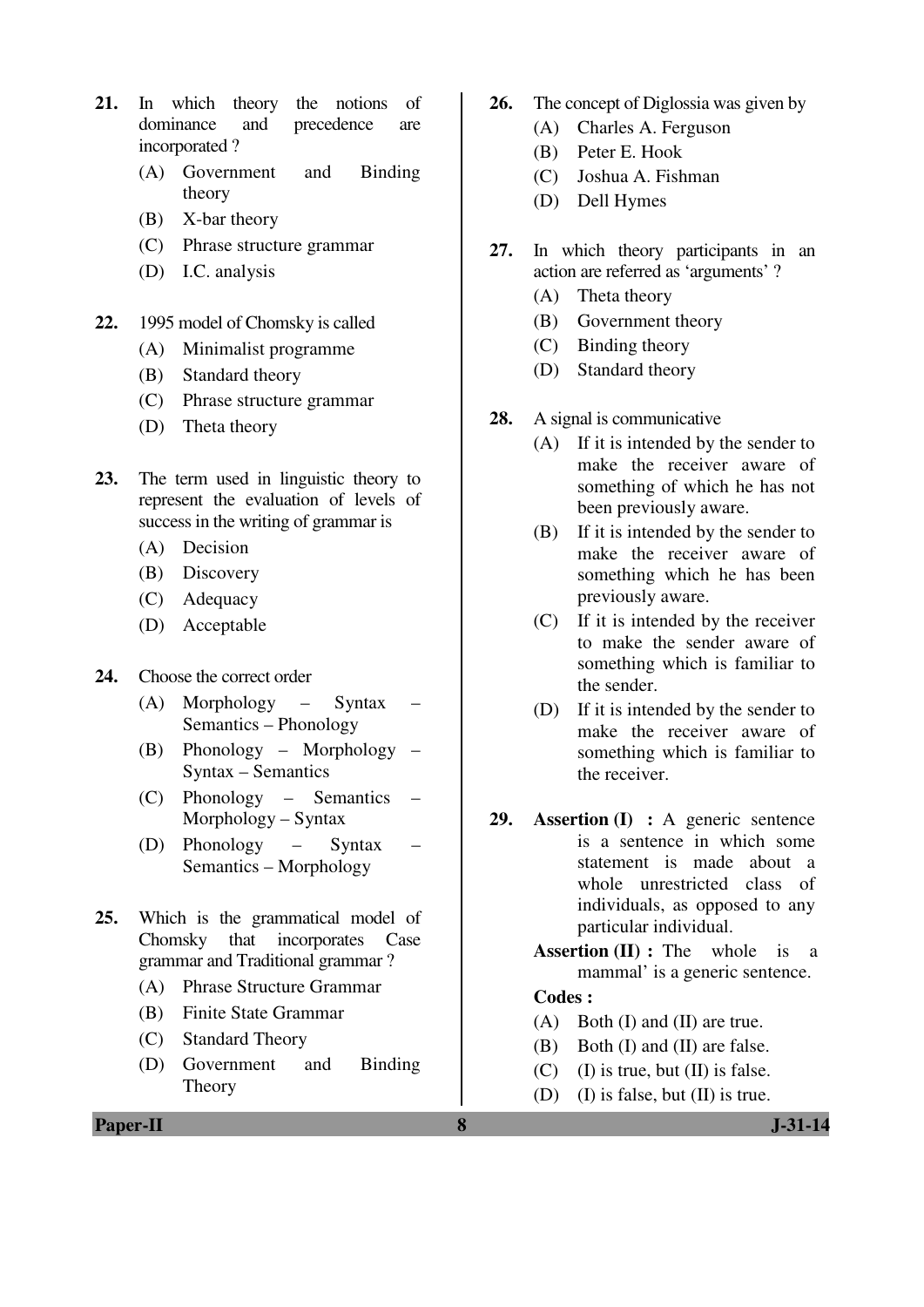- 21. किस सिद्धान्त में बोधात्मक प्राबल्य एवं पर्वता समाविष्ट रहते हैं ?
	- (A) जिज्ञासन और बन्धनकारी सिद्धान्त
	- (B) एक्स-बार सिद्धान्त
	- (C) वाक्यांश-संरचना व्याकरण
	- (D) आई.सी. विश्लेषण
- 22. चोमस्की मॉडल 1995 को कहते हैं
	- $(A)$  न्यूनतमवादी दृष्टिकोण
	- (B) मानक सिद्धान्त
	- (C) वाक्यांश संरचना व्याकरण
	- (D) थीटा सिद्धान्त
- 23. भाषा वैज्ञानिक सिद्धान्त के अन्तर्गत व्याकरण लिखने में सफलता के स्तरों के मूल्यांकन में प्रतिनिधित्व करने के लिए जो शब्द प्रयुक्त होता है. वह है
	- $(A)$  निर्णय  $(B)$  खोज
	- (C) पर्याप्तता (D) ग्राह्य
- **24.** सही क्रम को चुनिए:
	- $(A)$  रूपिम विज्ञान वाक्य विज्ञान अर्थ विज्ञान – स्वनिम विज्ञान
	- $(B)$  स्वनिम विज्ञान रूपिम विज्ञान वाक्य विज्ञान – अर्थ विज्ञान
	- $(C)$  स्वनिम विज्ञान अर्थ विज्ञान रूपिम  $\widehat{\mathsf{q}}$ ज्ञान – वाक्य विज्ञान
	- $(D)$  स्वनिम विज्ञान वाक्य विज्ञान अर्थ  $\widehat{\mathsf{b}}$ ञान – रूपिम विज्ञान
- 25. चोमस्की का वह व्याकरणिक मॉडल क्या है जिसमें कारक व्याकरण एवं पारम्परिक व्याकरण समाविष्ट रहते हैं ?
	- $(A)$  वाक्य-संरचना व्याकरण
	- (B) परिमित अवस्था व्याकरण
	- (C) मानक सिद्धान्त
	- (D) अनुशासन और बन्धन सिद्धान्त
- 26. समष्टि-द्विभाषिता के सिद्धान्त का प्रतिपादक है
	- $(A)$  चार्ल्स ए. फर्ग्युसन
	- (B) पीटर ई. हुक
	- (C) जोशुआ ए. फिशमैन
	- $(D)$  डेल हाईमज
- 27. किस सिद्धान्त में किसी क्रिया में भागीदारों को 'यक्तियाँ' कहा जाता है ?
	- (A) थीटा सिद्धान्त
	- (B) अनुशासन सिद्धान्त
	- (C) बंधन सिद्धान्त
	- (D) मानक सिद्धान्त
- **28.** एक संकेत सम्प्रेषक है :
	- (A) यदि इसे भेजने वाले की ओर से इसके प्राप्तकर्ता को किसी ऐसी वस्तु के प्रति जागरूक करना होता है जिसके प्रति वह पहले से ही सजग नहीं है ।
	- (B) यदि इसे भेजनेवाले की ओर से इसके प्राप्तकर्ता को किसी ऐसी वस्तु के प्रति जागरूक करना होता है जिसके प्रति वह पहले से सजग है ।
	- (C) यदि इसे प्राप्तकर्ता किसी ऐसी वस्तु के <u>प्रति भेजने वाले को जागरूक करना</u> चाहता है जिसके प्रति भेजने वाला सजग है ।
	- (D) यदि भेजने वाला किसी ऐसी वस्तू के प्रति प्राप्तकर्ता को जागरूक करना चाहता है जिसके प्रति वह पहले से सजग है ।
- 29. अभिकथन (I) : एक जातिवाचक वाक्य वह वाक्य है जिसमें कोई ऐसा कथन किया जाता है जो वैयक्तिकों की पूर्ण असीमित वर्ग किसी विशिष्ट वैयक्तिक की अपेक्षा पर लागू होता है ।
	- अभिकथन (II) : व्हेल एक स्तनपायी जीव है – यह एक जाति वाचक वाक्य है ।

## कोड़ $\cdot$

- (A)  $(II)$  और  $(II)$  दोनों सही हैं ।
- $(B)$  (I) और (II) दोनों गलत हैं।
- (C) (I) सही है, परन्तु (II) गलत है।
- (D) (I) गलत है, परन्तु (II) सही है)।

 **J-31-14 9 Paper-II**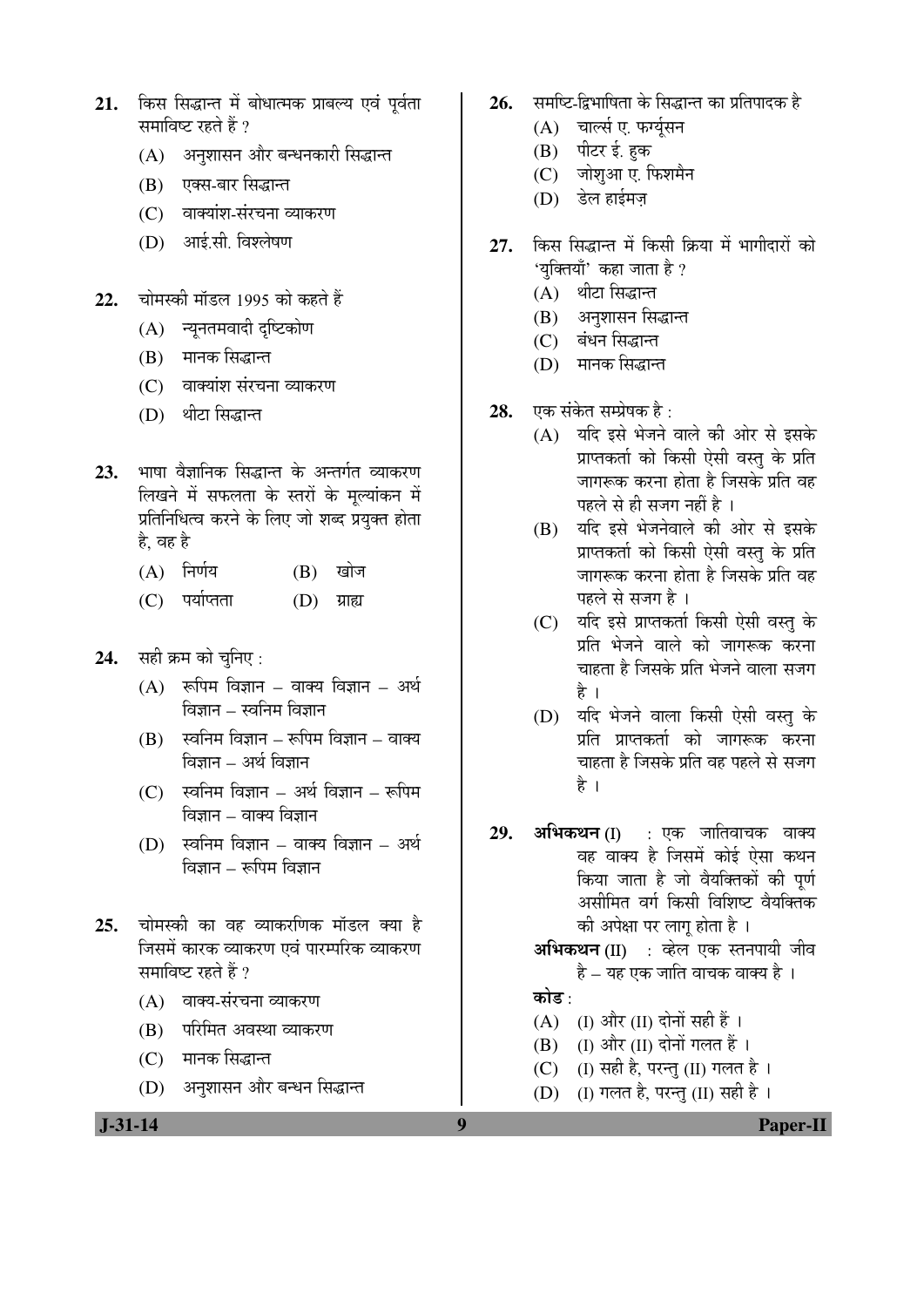- **30. Assertion (I) :** A proposition is an act of proposing something but not usually performed by uttering some sentence.
	- **Assertion (II) :** A proposition is the abstract meaning of a declarative sentence, when that sentence is used to make an assertion.

- (A) Both (I) and (II) are false.
- (B) Both (I) and (II) are true.
- (C) (I) is false and (II) is true.
- (D) (I) is true and (II) is false.
- **31.** Semantics in 1965 model of Chomsky is known as
	- (A) Generative Semantics
	- (B) Interpretive Semantics
	- (C) Productive Semantics
	- (D) Derivative Semantics
- **32. Assertion (I) :** Reduplication and echo-formation are two characteristics associated with south Asian languages.
	- **Assertion (II) :** A reduplicated expression may impart meaning entirely different from its non – reduplicated counterpart.

#### **Codes :**

- (A) Both (I) and (II) are true.
- (B) Both (I) and (II) are false.
- (C) (I) is true and (II) is false.
- (D) (II) is true and (I) is false.
- **33. Assertion (I) :** Verb-medial languages such as English and French have pre positions that occur to the left of the noun.
	- **Assertion (II) :** All verb-final south Asian languages have post positions that follow the noun.

## **Codes :**

- (A) Both (I) and (II) are false.
- (B) Both (I) and (II) are true.
- (C) (I) is true and (II) is false.
- (D) (II) is true and (I) is false.
- **34.** Match the items from List I with those in List – II and select the correct items from the codes given below :

#### $List - I$   $List - II$ a. Western Tibeto-Burman i. Bodo-Garo branch b. Bodish ii. Balti c. North-East Indian Tibeto-Burman group iii. Kinnauri, Lahuli d. Himachal Pradesh iv. Bodish & T-B group Himalayan subgroups  **Codes :**

| a                  | b c d |  |
|--------------------|-------|--|
| $(A)$ iv ii i iii  |       |  |
| $(B)$ iii ii iv    |       |  |
| $(C)$ ii ii iii iv |       |  |
| $(D)$ i ii iii iv  |       |  |

- **35.** Mon-Khmer and Munda are two principal groups of
	- (A) Indo Aryan
	- (B) Dravadian
	- (C) Austro Asiatic
	- (D) Tibeto Burman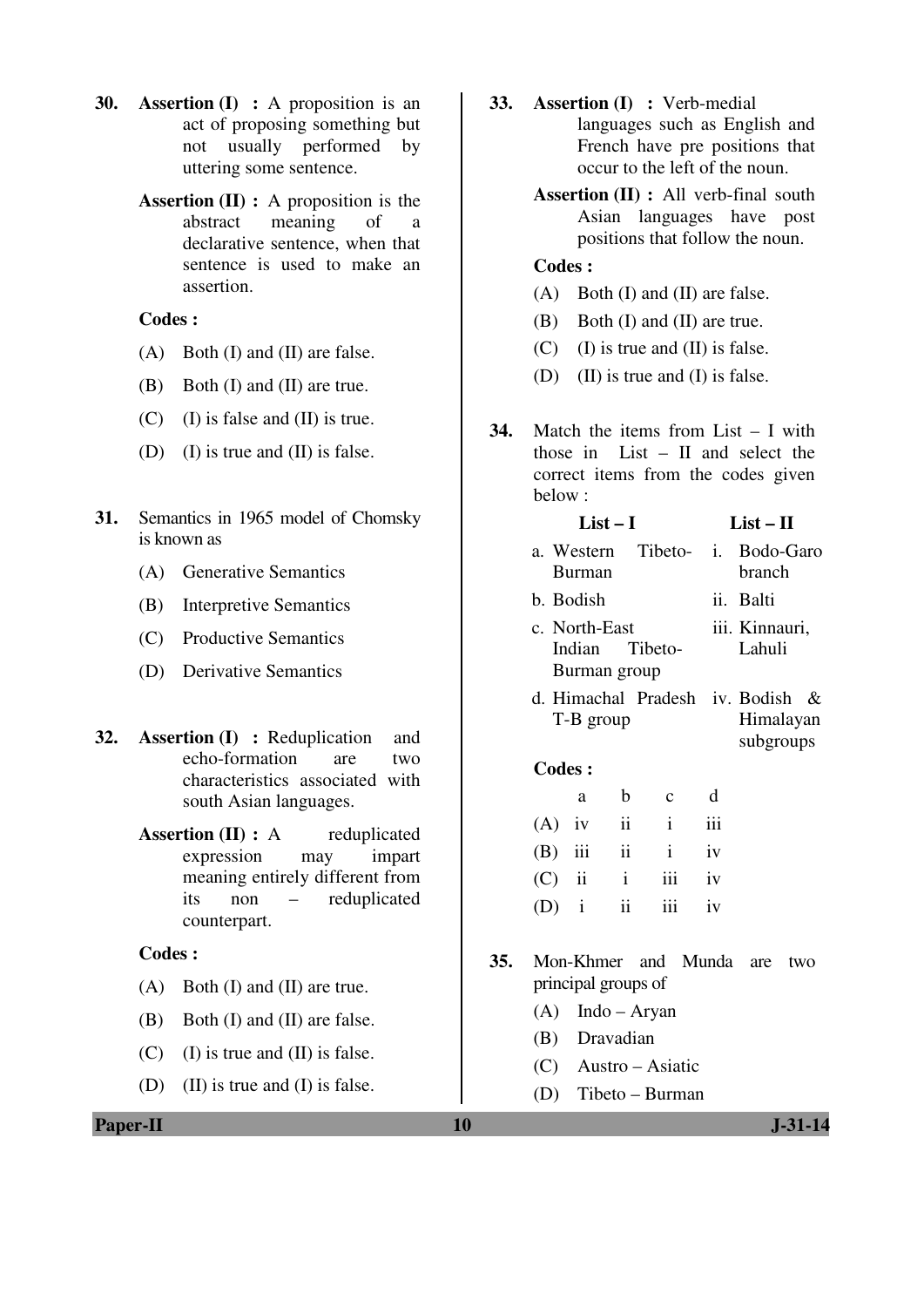- **30. अभिकथन** (I) : एक प्रतिज्ञाप्ति किसी वस्त् के सुझाव की क्रिया है परन्तु यह प्राय: किसी वाक्य को बोल कर नहीं निभाई जाती ।
	- **अभिकथन (II) : ए**क प्रतिज्ञाप्ति एक घोषणात्मक वाक्य का अमर्त अर्थ है जब उस वाक्य को किसी अभिकथन के लिए प्रयुक्त किया गया हो ।

कोड $\cdot$ 

- $(A)$  (I) और (II) दोनों गलत हैं।
- $(B)$  (I) और (II) दोनों सही हैं ।
- (C) (I) गलत है और (II) सही है ।
- (D) (I) सही है और (II) गलत है ।
- 31. चोमस्की के 1965 के मॉडल में अर्थ विज्ञान को कहते हैं
	- $(A)$  प्रजनक अर्थ विज्ञान
	- (B) व्याख्यात्मक अर्थ विज्ञान
	- (C) उत्पादक अर्थ विज्ञान
	- (D) व्युत्पन्न अर्थ विज्ञान
- 32. अभिकथन (I) : दक्षिणी एशियाई भाषाओं से पुनरक्ति एवं प्रतिध्वनि संरचना के दो विलक्षण सम्बद्ध हैं ।
	- **अभिकथन (II)** : गैर पनरुक्ति की अभिव्यक्ति को अपेक्षा पुनरुक्ति अभिव्यक्ति पूर्णतया विभिन्न अर्थों को व्यंजित कर सकती है ।

कोड़ $\cdot$ 

- $(A)$  (I) और (II) दोनों सही हैं ।
- $(B)$  (I) और (II) दोनों गलत हैं ।
- $(C)$  (I) सही है, और (II) गलत है ।
- (D) (II) सही है, और (I) गलत है।
- 33. **अभिकथन** (I) : क्रिया-मध्य भाषाओं यथा अंग्रेजी और फ्रेंच में पूर्व सर्ग होता है जो संज्ञा के बायें में रहता है ।
	- $\overline{\mathbf{a}}$ भिकथन (II) : सभी क्रिया-अन्त दक्षिण एशियाई भाषाओं में उत्तर सर्ग होते हैं जो संज्ञा के बाद आते हैं ।

## कोड :

- $(A)$  (I) और (II) दोनों गलत हैं।
- $(B)$  (I) और (II) दोनों सही हैं ।
- (C) (I) सही है और (II) गलत है ।
- (D) (II) सही है और (I) गलत है ।
- 34. सूची-I की मदों को सूची-II की मदों से सुमेलित कीजिए और कोड से सही क्रम का चयन कीजिए $\cdot$

|    | सूची – I      |     | सूची – II      |
|----|---------------|-----|----------------|
| a. | पश्चिमी       |     | बोडो गारो शाखा |
|    | तिब्बतो-बर्मी |     |                |
| b. | बोडिश         | ii. | बाल्टी         |

- c. उत्तर-पूर्वी इण्डो-तिब्बतो-बर्मी समूह iii. किन्नौरी, लाहली
- d. हिमाचल प्रदेश iv. बोडिश*प्*वं टी.बी. समह हिमालियन उपसमह

## कोड़ **:**

|  | a                  | b c | d |
|--|--------------------|-----|---|
|  | $(A)$ iv ii i iii  |     |   |
|  | $(B)$ iii ii iv    |     |   |
|  | $(C)$ ii ii iii iv |     |   |
|  | $(D)$ i ii iii iv  |     |   |

- 35. मोन-खमेर और मण्डा दो किसके प्रमुख समूह हैं ?
	- $(A)$  भारत-आर्याई
	- $(B)$  द्राविड़ी
	- (C) अस्ट्रो-एशियाटिक
	- $(D)$  तिब्बतो-बर्मी

 **J-31-14 11 Paper-II**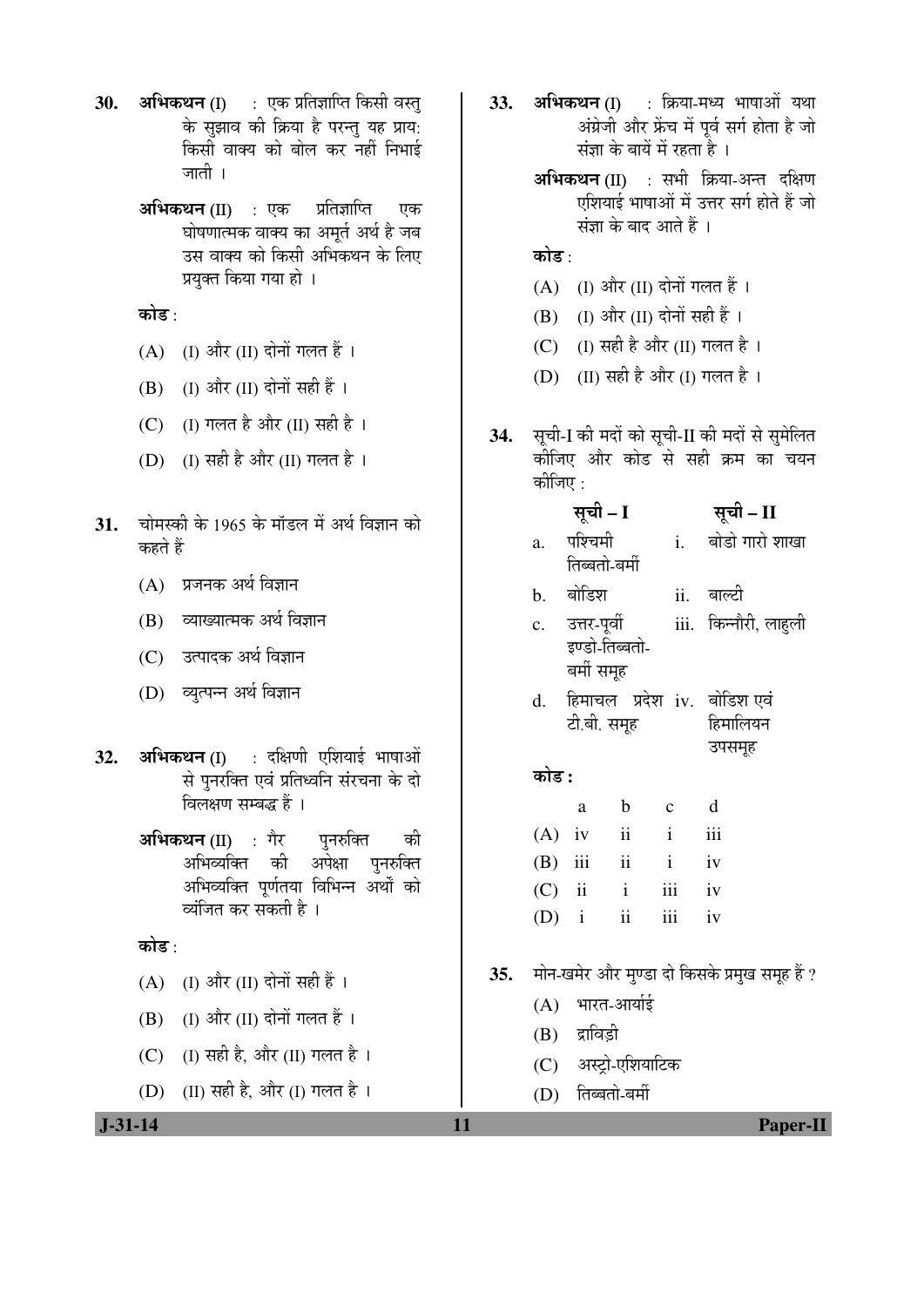- **36.** The Dravadian language spoken in the Baluchistan province of Pakistan and to a lesser extent in Sind is ;
	- (A) Brahui
	- (B) Kurukh / (Kurux)
	- (C) Dhangar Kurukh
	- (D) Kolami
- **37.** The old Indo Aryan stage is said to extend from
	- (A) 1500 BCE to 600 BCE
	- (B) 600 BCE to 1000 CE
	- (C) 600 BCE to 200 BCE
	- (D) 200 BCE to 200 CE
- **38.** In some languages words typically contain a linear sequence of MORPH, and therefore these languages are known as
	- (A) ISOLATING
	- (B) AGGLUTINATING
	- (C) INFLECTIONAL
	- (D) None of the above
- **39. Assertion (I) :** General modern literature on the Neogrammarian doctrine assumes that its central propositions that sound change is regular and that it is purely phonetically conditioned are independent.
	- **Assertion (II) :** It has been claimed by numerous authors that both propositions are false.

- (A) (I) is right,  $(II)$  is false.
- (B) (II) is right, (I) is false.
- (C) Both (I) and (II) are false.
- (D) Both (I) and (II) are right.
- **40.** In the reduplication, which forms the perfect tense in both Greek and Sanskrit, if the consonant is aspirated, the prepended consonant is unaspirated. This sound change is covered under
	- (A) Grimm's Law
	- (B) Grassmann's Law
	- (C) Neogrammarian doctrine
	- (D) None of the above
- **41.** The re-arranging of sounds or syllables in a word or of words in a sentence is known as
	- (A) Alternation
	- (B) Metathesis
	- (C) Assimilation
	- (D) Spoonerism
- **42.** The pioneer scholar of social stratification of English is
	- (A) Edward Sapir
	- (B) D. Bolinger
	- (C) William Labov
	- (D) Ronald Wardhaugh
- **43.** Who is associated with the concept of 'communicative competence' ?
	- (A) F.De. Saussure
	- (B) Noam Chomsky
	- (C) Dell Hymes
	- (D) William Bright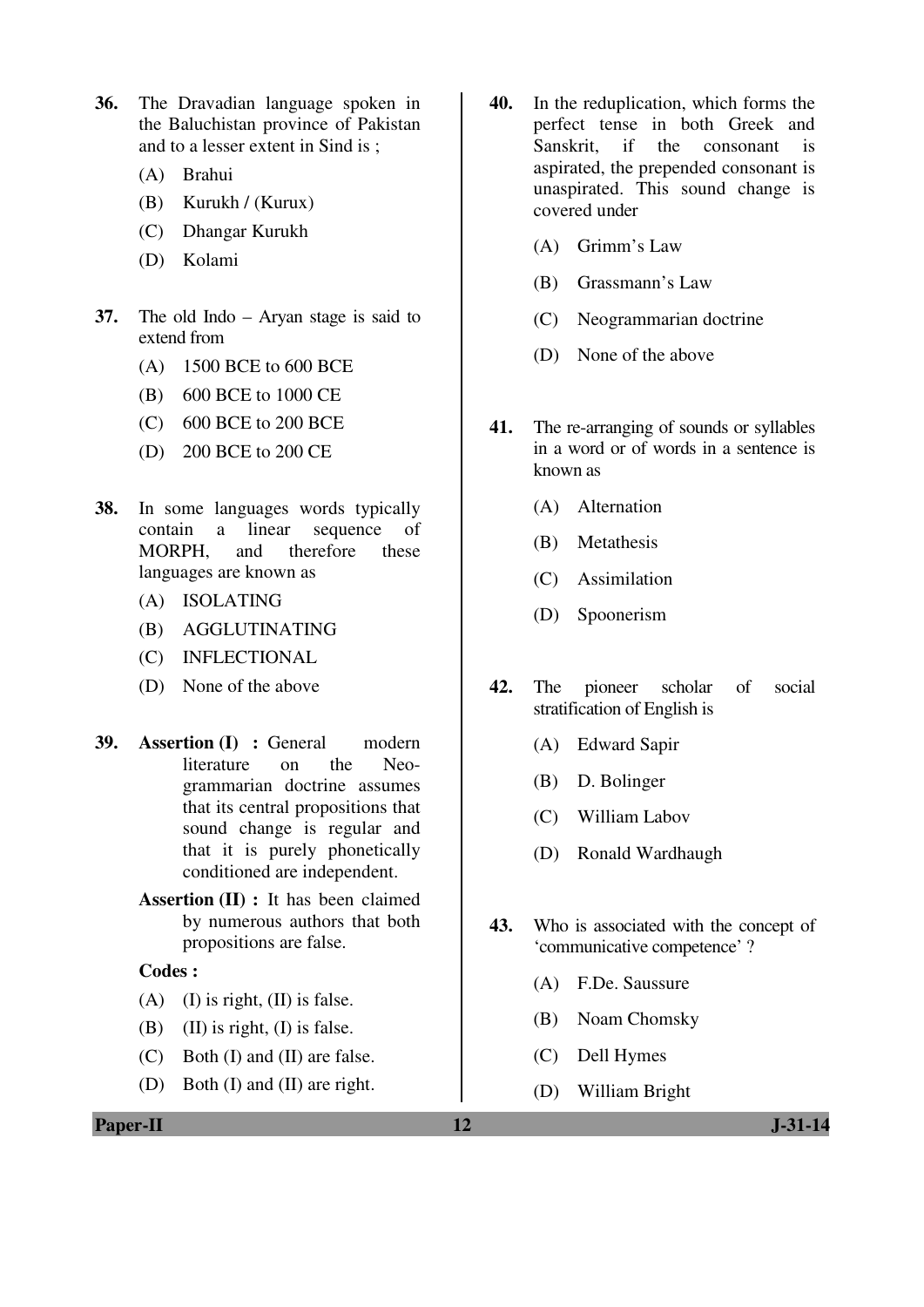- 36. पाकिस्तान के बलचिस्तान के प्रान्त और इससे छोटे पैमाने पर सिंध प्रान्त में, बोली जाने वाली दाविद भाषा का नाम है।
	- $(A)$  बराहुई
	- (B) कुरुख (कुरुक्ष)
	- (C) ढांगर कुरुख
	- (D) कोलामी
- **37.** पुरातन इण्डो-आर्याई पड़ाव का विस्तार होता है
	- $(A)$  1500 बी सी ई से 600 बी सी ई
	- $(B)$  600 बी सी ई से 1000 सी ई
	- $(C)$  600 बी सी ई से 200 बी सी ई
	- (D) 200 बी सी ई से 200 सी ई
- 38. कुछ भाषाओं में शब्द प्रारूपिक रूप से रूपिम का रैखिक क्रम लिए रहते हैं, और इसलिए इन भाषाओं को जाना जाता है
	- $(A)$  वियोगात्मक भाषा
	- (B) योगात्मक भाषा
	- (C) शिलष्ट योगात्मक भाषा
	- (D) उपरोक्त में से कोई नहीं
- **39. अभिकथन (I) : नव वैयाकरण पर सामान्य** आधुनिक साहित्य यह मान कर चलता है कि इसकी केंद्रीय प्रतिज्ञाप्तियाँ कि ध्वनि परिवर्तन 'नियमित' है और यह पर्णतया ध्वनि आधारित है स्वतन्त्र हैं ।
	- अभिकथन (II) : यह कई लेखकों का दावा है कि दोनों प्रतिज्ञाप्तियाँ गलत हैं ।
	- कोड :
	- (A) (I) सही है, (II) गलत है ।
	- $(B)$  (II) सही है, (I) गलत है ।
	- (C)  $\left( \mathrm{I}\right)$  और  $\left( \mathrm{II}\right)$  दोनों गलत हैं।
	- (D) (I) और (II) दोनों सही हैं ।
- 40. पुनरुक्ति से ग्रीक और संस्कृत दोनों भाषाओं में, यदि प्रारम्भिक व्यंजन महाप्राण है और पूर्व संलग्न व्यंजन अल्प प्राण है, तो पूर्ण काल का रूप ले लेती है । स्वन परिवर्तन किसके अन्तर्गत आता है ?
	- $(A)$  ग्रिम का नियम
	- (B) ग्रासमैन का विधि नियम
	- (C) नव वैयाकरण सिद्धान्त
	- (D) उपरोक्त में से कोई नहीं
- 41. एक शब्द में ध्वनियों या अक्षरों के क्रम को बदलने अथवा एक वाक्य में शब्दों के क्रम को बदलने को कहते हैं
	- $(A)$  परिवर्तन
	- $(B)$  au $\Phi$
	- (C) समीकरण
	- (D) स्पूनरता
- **42.** अंग्रेजी के सामाजिक स्तरीकरण का अग्रगामी है
	- $(A)$  एडवर्ड सापिर
	- (B) डी. बोलिंगर
	- (C) विलियम लाबोव
	- (D) रोनाल्ड वार्डहाघ
- 43. सम्प्रेषण सामर्थ्य की अवधारणा के साथ निम्नलिखित में से कौन सम्बद्ध है ?
	- (A) एफ.डी. सौस्सर
	- (B) नोम चोमस्की
	- (C) डेल हाइमस
	- $(D)$  विलियम ब्राइट

 **J-31-14 13 Paper-II**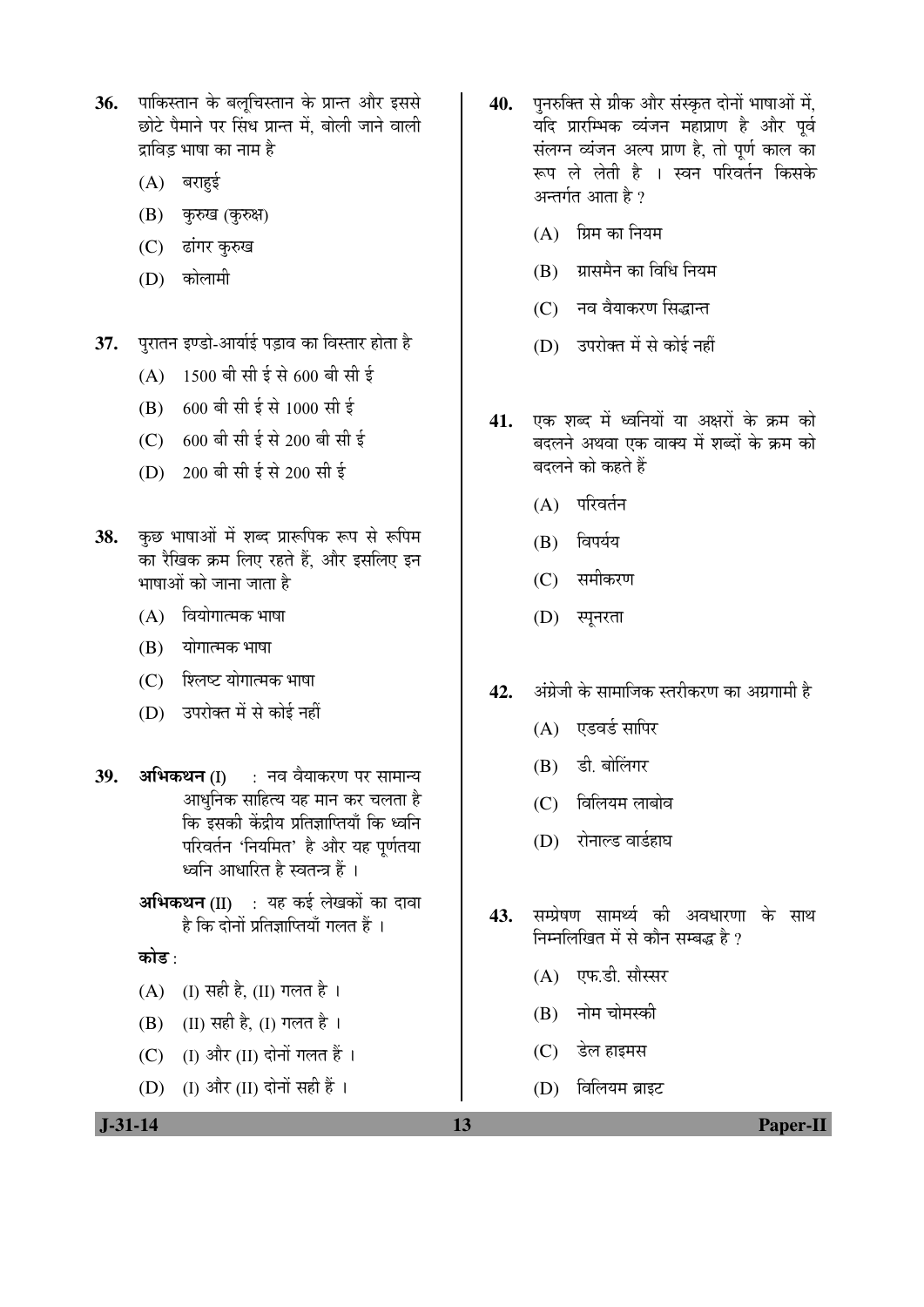- **44.** In traditional dialectology the fieldwork methodology of data collection involved the deliberate selection of :
	- (A) mobile, rural, older people
	- (B) non-mobile, older people, rural people
	- (C) rural, non-mobile, young males
	- (D) non-mobile, urban, old people
- **45.** The substitution of a semantically inappropriate word, usually by a phonetically similar one is known as
	- (A) Spoonarism
	- (B) Metathesis
	- (C) Malapropism
	- (D) Assimilation
- **46.** Connectionism is the mental processing inspired by the physical connections among brain cells. It is known as
	- (A) Parallel distributed processing
	- (B) Serial processing
	- (C) Split brain operation
	- (D) Localationism
- **47. Assertion (I) :** The styles associated with particular activities are called registers.
	- **Assertion (II) :** Various occupations, area of study, sports and recreational pursuits have their own Jargon.

- (A) Both (I) and (II) are true.
- (B) (I) is true, but  $(II)$  is false.
- (C) Both (I) and (II) are false.
- (D) (I) is false, but (II) is true.
- **48.** The term diagraph refers to
	- (A) A pair of sounds representing a phoneme.
	- (B) A pair of letters representing a grapheme.
	- (C) A pair of letters representing a phoneme.
	- (D) A pair of phones representing a grapheme.
- **49.** Autism is a
	- (A) speech disorder.
	- (B) language disorder.
	- (C) spectrum disorder.
	- (D) learning disorder.
- **50.** Match the items from List I with those in the List – II and select the correct items from the codes given below :

|               | $List-I$           |                     |                     | $List - II$                  |                                    |  |
|---------------|--------------------|---------------------|---------------------|------------------------------|------------------------------------|--|
|               | a. A grammatism i. |                     |                     |                              | problems to<br>understand<br>music |  |
|               | b. Anomia          |                     |                     | ii. learning<br>difficulties |                                    |  |
|               | c. Dyslexia        |                     |                     |                              | iii. telegraphic<br>speech         |  |
|               | d. Amnesia         |                     |                     | iv. problems in<br>naming    |                                    |  |
| <b>Codes:</b> |                    |                     |                     |                              |                                    |  |
|               | a                  | $\mathbf b$         | $\mathbf{c}$        |                              | d                                  |  |
| $(A)$ i       |                    | iii                 |                     | ii iv                        |                                    |  |
| $(B)$ ii      |                    | $\ddot{\mathbf{i}}$ | $\mathbf{i}$        |                              | $\ddot{\rm ii}$                    |  |
|               | $(C)$ iii          | iv                  | $\ddot{\rm ii}$     |                              | $\mathbf{i}$                       |  |
| $(D)$ iv      |                    | $\mathbf{i}$        | $\ddot{\mathbf{i}}$ |                              | iii                                |  |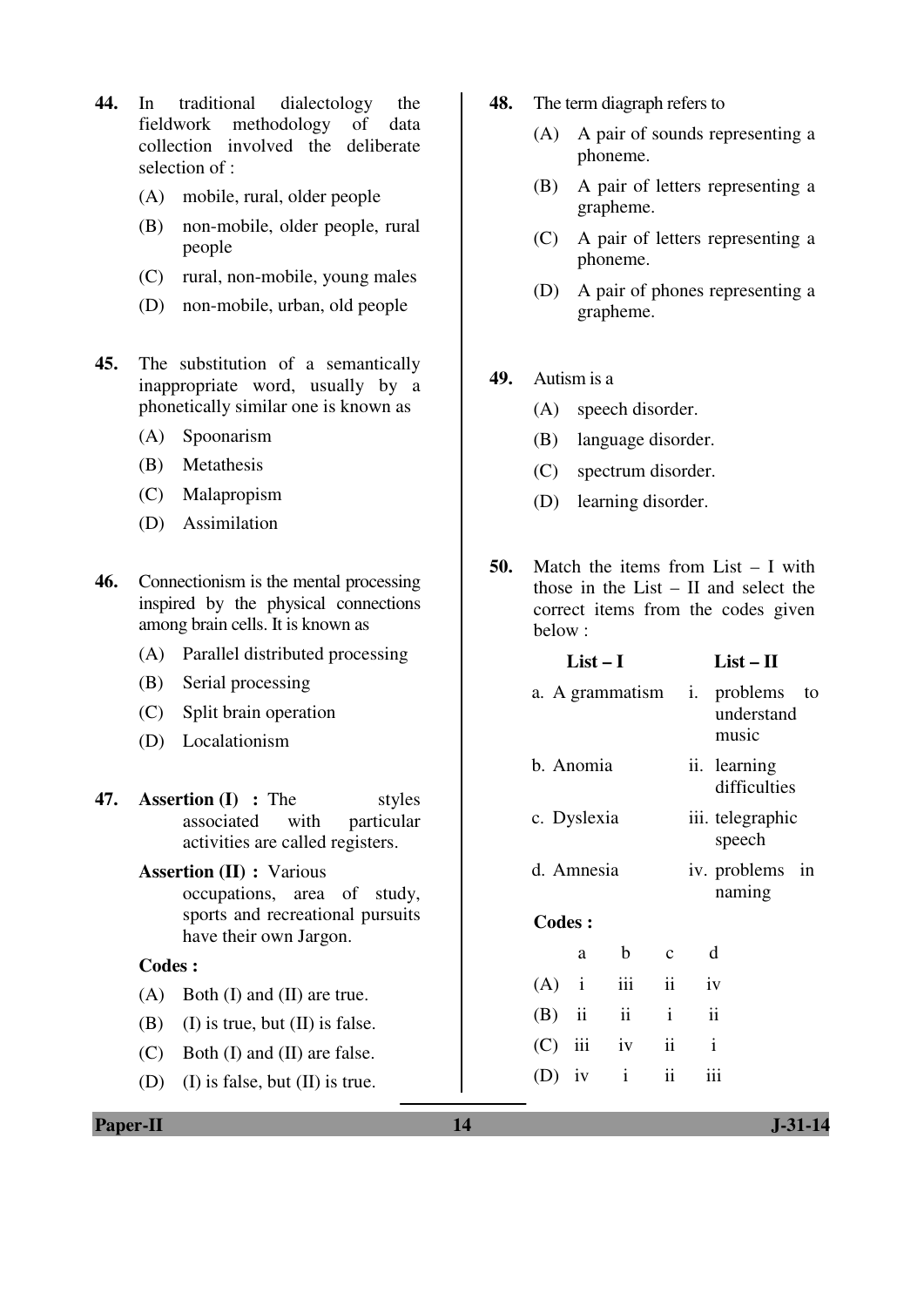- 44. ÞUTHR<del>a selden barnar vir öldu verinden vir s</del> क्षेत्र कार्य विधि में सोद्देश्य चयन के अन्तर्गत सन्निहित था
	- (A) गतिशील, ग्रामीण, वृद्ध व्यक्ति
	- (B) गैर-गतिशील, वृद्ध व्यक्ति, ग्रामीण व्यक्ति
	- (C) प्रामीण, गैर गतिशील, युवा पुरुष
	- (D) गैर गतिशील, नगरीय, वृद्ध व्यक्ति
- 45. अर्थी रूप से अनुपयुक्त शब्द को प्राय: स्वनिक रूप समान शब्द द्वारा की गई प्रतिस्थापना को कहते हैं
	- $(A)$  स्पूनरता
	- (B) मेटाथीसिस
	- (C) दुष्प्रयोग
	- (D) समीकरण
- 46. मस्तिष्क कोशिकाओं की शारीरिक संधियों द्रारा अभिप्रेरित मानसिक प्रकरण को संधियाँ कहते  $\ddot{\tilde{\epsilon}}$  । इन्हें क्या नाम दिया जाता है ?
	- $(A)$  समानान्तर वितरित प्रक्रिया
	- $(B)$  सामाजिक प्रकरण
	- (C) विखंडित मस्तिष्क संक्रिया
	- (D) स्थानीकरण वाद
- **47. अभिकथन** (I) : शैलियाँ जो किन्हीं विशिष्ट क्रियाओं से सम्बद्ध हैं उन्हें प्रयुक्ति कहा जाता है ।
	- **अभिकथन (II)** : अनेक धंधों, अध्ययन क्षेत्रों, खेल-मनोरंजन जगत की अपनी वत्ति भाषा होती है ।

कोड :

- $(A)$  (I) और (II) दोनों सही हैं ।
- (B) (I) सही है, परन्तु (II) गलत है।
- (C) (I) और (II) दोनों गलत हैं ।
- (D) (I) गलत है, परन्तु (II) सही है ।
- 48. पद द्विग्राफ किसे संदर्भित करता है ?
	- $(A)$  एकस्वनों का यग्म जो स्वनिम का प्रतिनिधित्व करता है ।
	- (B) एक अक्षरों का युग्म जो एक वर्णिम का प्रतिनिधित्व करता है ।
	- (C) एक अक्षरों का युग्म जो स्वनिम का प्रतिनिधित्व करता है ।
	- (D) एक स्वन का युग्म जो वर्णिम का प्रतिनिधित्व करता है ।
- 49. स्वैर चिन्तन है
	- (A) वाक् विकृति
	- $(B)$  भाषा विकृति
	- (C) स्पेक्ट्रम विकृति
	- (D) अधिगम विकृति
- 50. सूची-I की मदों को सूची-II की मदों से सुमेलित कीजिए और कोड से सही उत्तर का चयन कीजिए :

|       | सूची – I          |       | सूची – II                                          |
|-------|-------------------|-------|----------------------------------------------------|
|       |                   |       | a. व्याकरण विकार i. संगीत को<br>समझने की<br>समस्या |
|       |                   |       | b. नामन विकार   ii.   अधिगम की<br>कठिनाइयाँ        |
|       | c. अपठन           |       | iii. तार-वाक्                                      |
|       |                   |       | d. स्मृति लोप iv. नामन में समस्याएँ                |
| कोड : |                   |       |                                                    |
|       | $\mathbf{b}$<br>a | $c$ d |                                                    |
|       | $(A)$ i iii ii iv |       |                                                    |
|       | $(B)$ ii ii ii    |       |                                                    |
|       | $(C)$ iii iv ii   |       | $\mathbf{i}$                                       |
|       | (D) iv $i$ ii     |       | iii                                                |